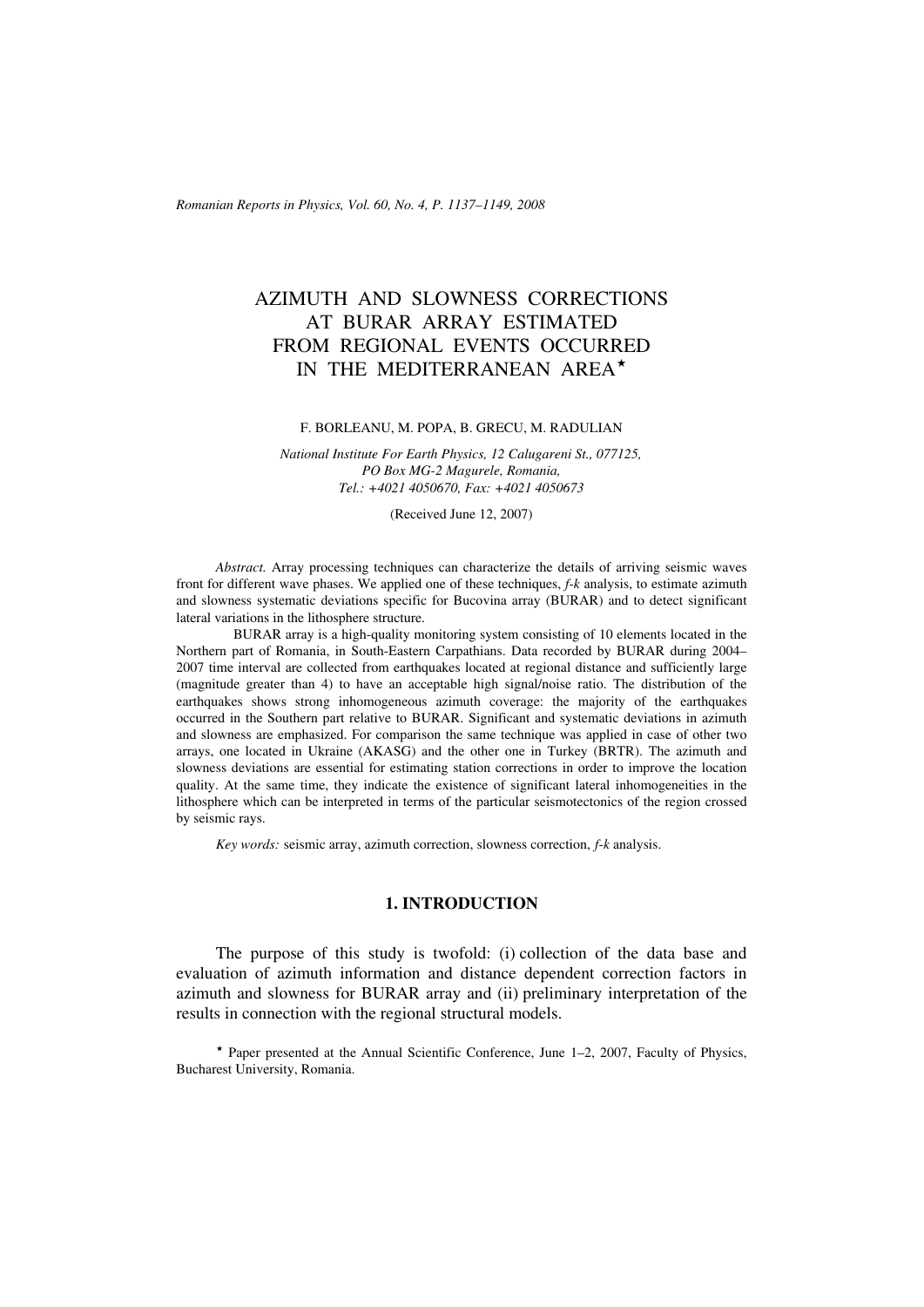Seismic arrays are defined as groups of closely spaced seismological stations with one of the sensors being assigned the role of a reference site, operating as a common time base. The first arrays, such as LASA and NORSAR, were of large aperture, aiming to monitor teleseismic events (Douglas, 1981). Later on, interest was transferred to small aperture arrays, such as NORESS and GERESS that could monitor events in the local, regional and near-teleseismic field (Harjes 1990, Mykkeltveit *et al.* 1990).

The high coherency level across its aperture makes an array a clear different seismic monitoring system as compared with the conventional seismological networks (Schweitzer *et al.* 2002). Since the array sites have common geological setting, similar elevation, the inter-element spacing satisfy destructive noise interference and aperture is small enough when compared to epicentral distance to support a plane wavefront assumption for the arriving signal, specific techniques can be applied to enhance signal to noise ratio. In particular, slowness and azimuth values of the arriving plane wave phases are calculated applying broadband frequency–wave number (*f*-*k*) analysis algorithms (Kværna and Ringdal 1986).

The *f*-*k* technique assures an optimum detection of the seismic phases coming to the array (Bungum and Husebye, 1974, Ringdal *et al.*, 1975, Cansi, 1995) and allows a good constrain of the back-azimuth and slowness for the seismic rays traveling from hypocenter to the array elements. This information can be subsequently used in location procedures. The same technique has been used to determine the local structure inhomogeneity beneath the array site area (Tibuleac and Herrin, 1997). Mostly due to the array ability in enhancing signal to noise ratio, seismic arrays are used widely in global monitoring and discrimination of earthquakes and explosions.

The National Institute for Earth Physics of Romania has a permanent seismic array, BURAR, operating in the northern part of Romania, in Bucovina region (see Fig*.* 1), since 2002. The array was installed and operated in cooperation with the Air Force Technical Applications Center (USA).

BURAR array consists of 10 seismic stations located in boreholes and distributed on a  $5 \text{ km} \times 5 \text{ km}$  area. Nine stations are equipped with short–period (SP) vertical sensors (GS-21 res) and one station is equipped with a broadband (BB) three-component sensor (KS 54000). The broadband station is located in the same place with one of the SP stations (element number 8 of the array).

The BURAR array is located in the Eastern Carpathian Mountains at an altitude of over 1000 m, in a complex tectonic setting characterized by a continental collision at the contact between the East European Craton and Carpathians orogen area.

The Carpathian Mountains form a double bend chain marking the locus of Cenozoic closure of a major embayment of the Tethys ocean (Dercourt *et al.*, 1993; Badescu, 1997; Jones and Simmons, 1997). The Carpathians represent the deformed belt of continent-continent collision between Alcapa and Tisza-Dacia terrenes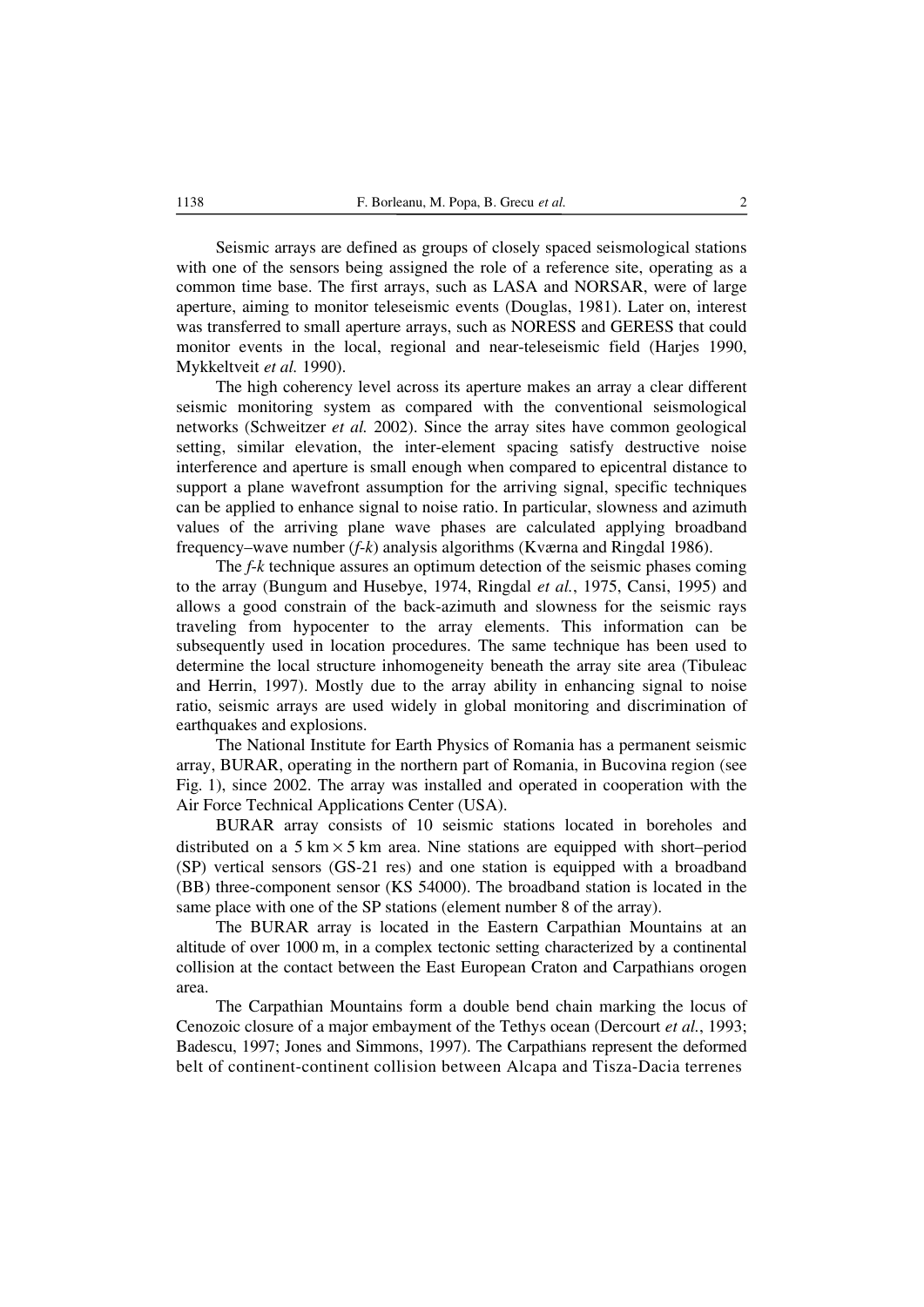

Fig. 1– Romania map and BURAR location (grey star).

(*e.g.*, Csontos and Nagymarosy, 1998), forming the basement of the Pannonian Basin, and the stable continental units including the Moldavian part of the East European Platform, the Scythian Platform, and the Moesian Platform (Radulescu and Sandulescu, 1973; Burchfiel and Royden, 1982). The Carpathian arc is the site of very active intermediate-depth  $(70 < 200 \text{ km})$  seismicity of the Vrancea zone (Roman, 1970; Fuchs *et al.*, 1979; Radulian and Popa, 1996; Oncescu and Bonjer, 1997; Mandrescu and Radulian, 1999; Wenzel *et al.*, 1998), and of late Cenozoic mafic alkaline, calk-alkaline, and shoshonitic volcanism (Mason *et al.*, 1998).

The Cenozoic history of motions and deformation in the study region is complex in detail, but can be summarized succinctly as eastward and then southeastward motion of the Tisza-Dacia/Alcapa terrains as overriding units of a subduction zone, leading to mainly frontal collision with continental lithosphere of the Moldavian-Scythian Platforms along the Eastern Carpathians during the final stages of subduction of an embayment of Tethys (Radulescu and Sandulescu, 1973; Burchfiel and Royden, 1982; Roure *et al.*, 1993; Linzer, 1996; Linzer *et al.*, 1998; Zweigel et al., 1998; Matenco and Bertotti, 2000). A distinctive and sharp lineament, the Trans-European Suture Zone (TESZ) outlines the contact between the East European plate and Intra-Alpine plate. The TESZ is considered a broad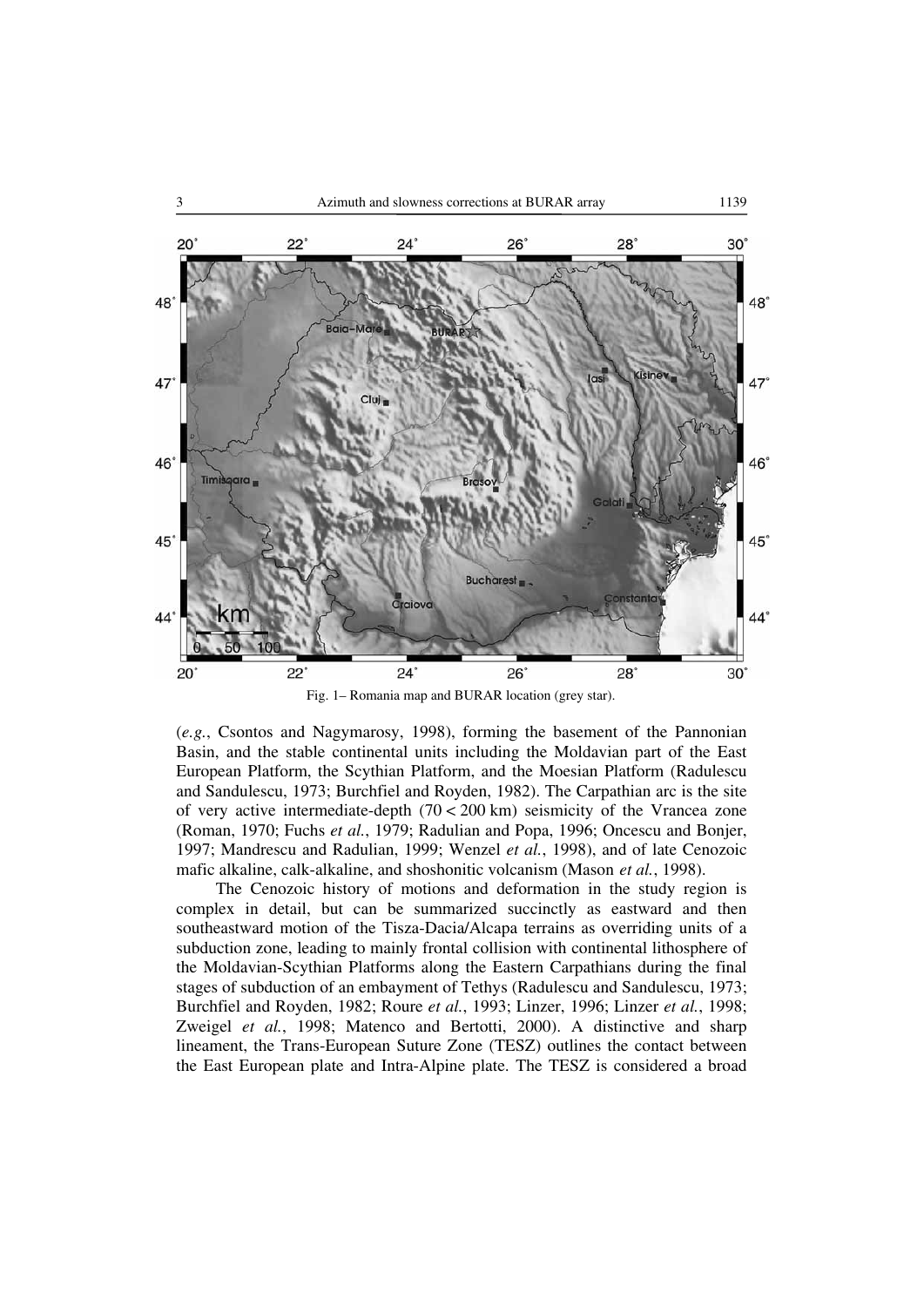zone of deformation that crosses all of Europe, from the British Isles in the northwest, to the Black Sea area in the southeast, and it most likely continues in North America (Keller and Hatcher, 1999).

The geoelectrical cross-sections show clearly the contrast along the TESZ lineament (Stanica *et al.*, 1999). The BURAR site is located in the neighborhood of this contact area, and from this point of view we can expect significant lateral deviations of the travel times or seismic rays orientation when crossing from one side to the other the two convergent tectonic blocks. These effects should be critical for rays coming from South and South-East direction to BURAR.

The lateral inhomogeneous structure characterizes also the entire Alpine-Mediterranean area which is a wide and complex geophysical system at the confluence of Africa, Arabia and Eurasia blocks. A large amount of research has been focused on explaining and modeling the mantle compressional and shear velocity structure of the area, from scales ranging from regional to local, using different methods and data. On a regional scale, velocity structure has been studied for example by Romanowicz (1980), Spakman *et al.* (1993) and Bijwaard *et al.* (1998). Body wave and surface wave inversions were applied to determine the lithosphere–mantle structure by Panza *et al.* (1980), Calcagnile and Panza (1990), Zielhuis and Nolet (1994), Marquering and Snieder (1996).

Tomographic studies revealed mantle structure of smaller areas using data from local networks or temporary deployments of arrays: in the Betic-Alboran region (Blanco and Spakman, 1993; Calvert *et al.*, 2000), in the Italian peninsula (Panza and Mueller, 1979; Babuska *et al.*, 1990; Solarino *et al.*, 1996; Lucente *et al.*, 1999), in the Carpathian region (Fan *et al.*, 1998; Martin *et al.*, 2006), and in the Hellenic-Aegean area (Ligdas and Main, 1991; Papazachos *et al.*, 1995; Papazachos and Nolet, 1997).

These studies show a complex tectonic structure of the region, combining convergence and subduction, extension in back-arcs, decoupling, rotation and rollback of plates and microplates, reflected in the heterogeneous distribution of seismic velocities in the lithospheric and sublithospheric mantle.

# **2. DATA PROCESSING**

The data base contains earthquakes recorded between 2004 and 2007 time intervals by the Romanian seismic network (3-component stations) and stations in the neighborhood countries which are connected in real time to the National Data Center in Bucharest. All the selected events were recorded by the BURAR array too. The events location coordinates and magnitudes are taken from EMSC bulletins. The minimum magnitude for the selected earthquakes is 4 and epicentral distance less than 3500 km around BURAR location.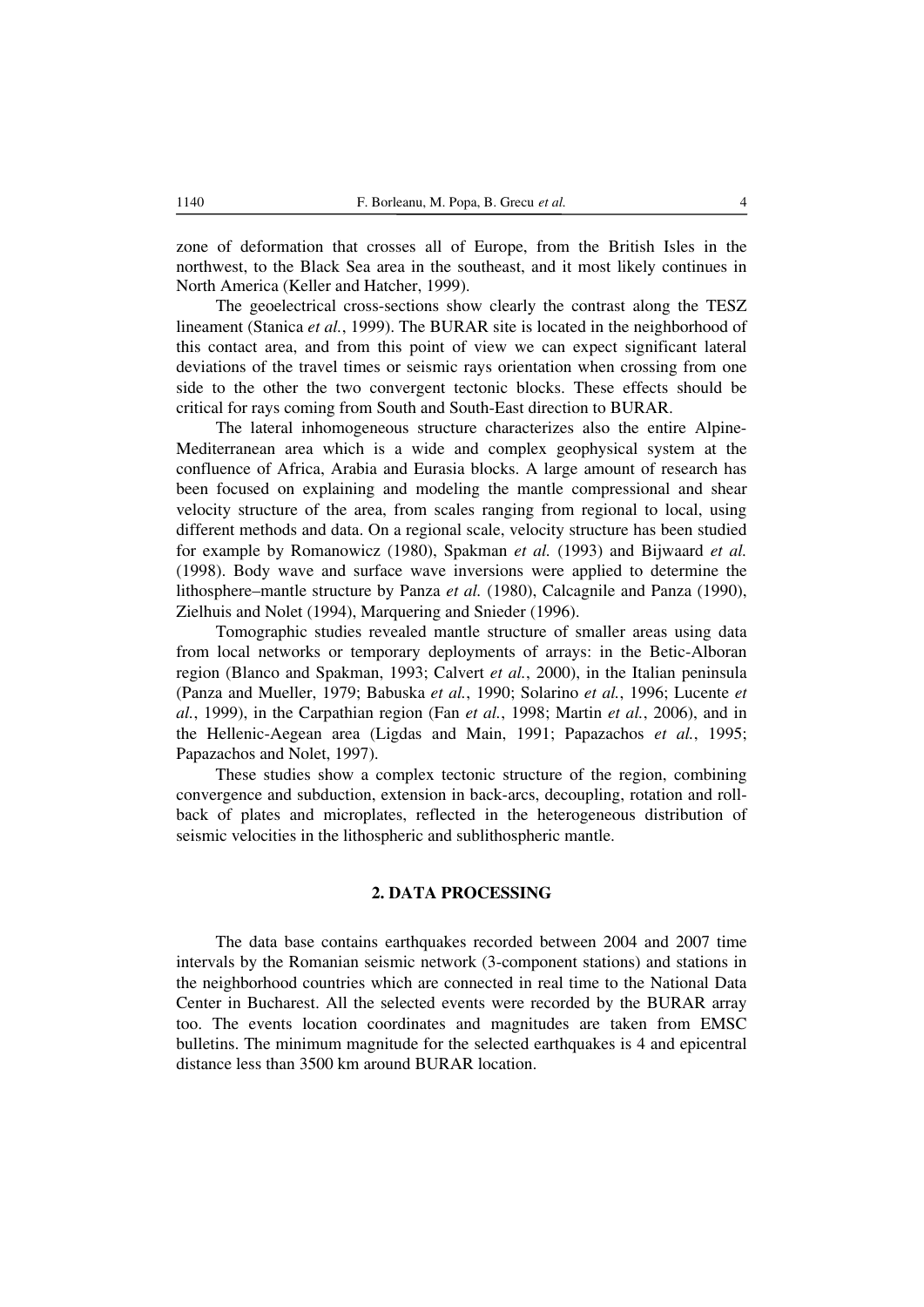The distribution of the earthquakes shows strong inhomogeneous azimuth coverage. The majority of the earthquakes occurred in the Southern part relative to BURAR (see Fig. 2). The focal depth varies between 2 and 518 km. The deepest events are generated in the Tyrrhenian Sea, and in the Hellenic Arc.



Fig. 2 – The epicenteral map. Black dots are epicenters of data base events recorded between 2004 and 2007; BURAR, AKASG and BRTR arrays are represented by gray triangles.

Since the seismic activity is strongly inhomogeneous in the studied area, we can not equally cover the entire azimuth domain. Naturally, the corrections will be better constrained for the south-southeast azimuth.

The systematic deviations of the azimuth and slowness of the seismic waves as recorded at the array are ascribed to lateral variations in the structure of the medium between the focus and the site. To measure these deviations we compare the values of the azimuth and slowness estimated by *f-k* analysis (Schweitzer *et al.*, 2002) with the values calculated from the location for a standard one-dimensional structure (ak 135 model, Kennett *et al.* 1995) using Seisan program (Havskov and Ottemöller, 1989).

For comparison, we applied the same procedure using recordings at other two arrays; one located in Ukraine (AKASG) and the other in Turkey (BRTR) (see Fig. 2).

A description of frequency-wavenumber analysis may be found in Capon (1969). This method has been further developed to include wide-band analysis, maximum-likelihood estimation techniques, and three-component data (Kværna and Doornbos, 1986; Kværna and Ringdal, 1986; Ødegaard *et al.*, 1990).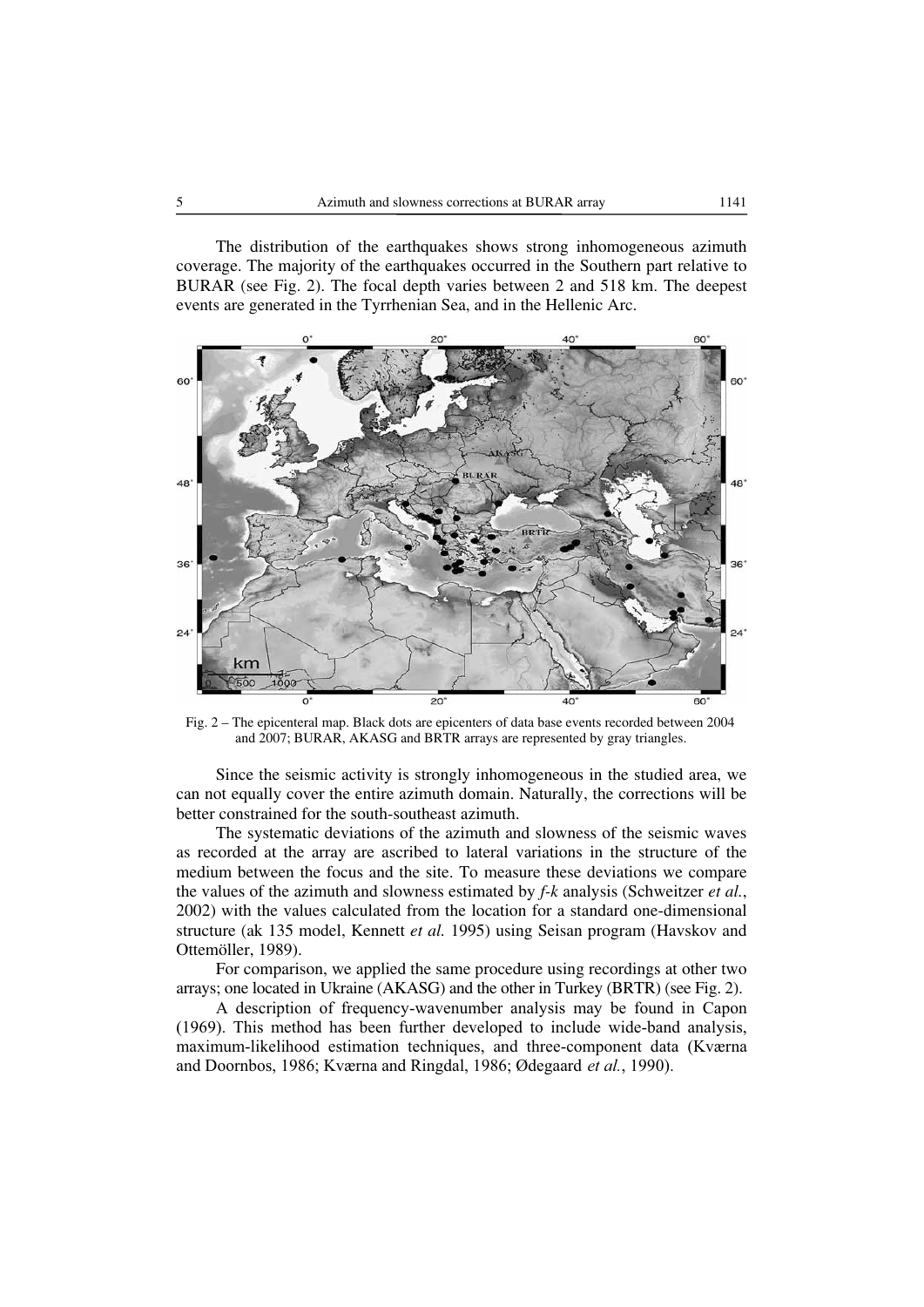The *f-k* analysis is done in the frequency domain. The principle is beamforming in the frequency domain for a number of different slowness values. Normally we use slownesses from  $-0.4$  to 0.4 s/km equally spaced over 51 by 51 points. For every one of the 2601 points the beam power is evaluated, giving an equally spaced grid of 2601 power points.

An example of such a power grid in the slowness space is displayed in Fig. 3 with the slowness ranging from  $-0.2$  to 0.2 s/km. It is obtained at BURAR array for an earthquake occurred in Vrancea area on January 7, 2007 (01:55). The power is displayed by isolines of dB down from the maximum power. A process is used which will find the maximum power in the grid, and the corresponding slowness vector is the resulting estimated slowness. The azimuth of the position of the maximum power is measured from the North.

The *f-k* plot in Fig. 3 also represents the color-coded relative power of the multichannel signal for 51 by 51 points in slowness space.



Fig. 3 – Result from the *f-k* analysis of BURAR data from a 3.5 second window around the signal. The isolines are in dB from maximum peak and the color-coded relative power is a measure of signal coherence.

## **4. AZIMUTH AND SLOWNESS DEVIATION ANALYSIS**

The azimuth deviations relative to standard location geometry in case of a one-dimensional structure are represented in Fig. 4.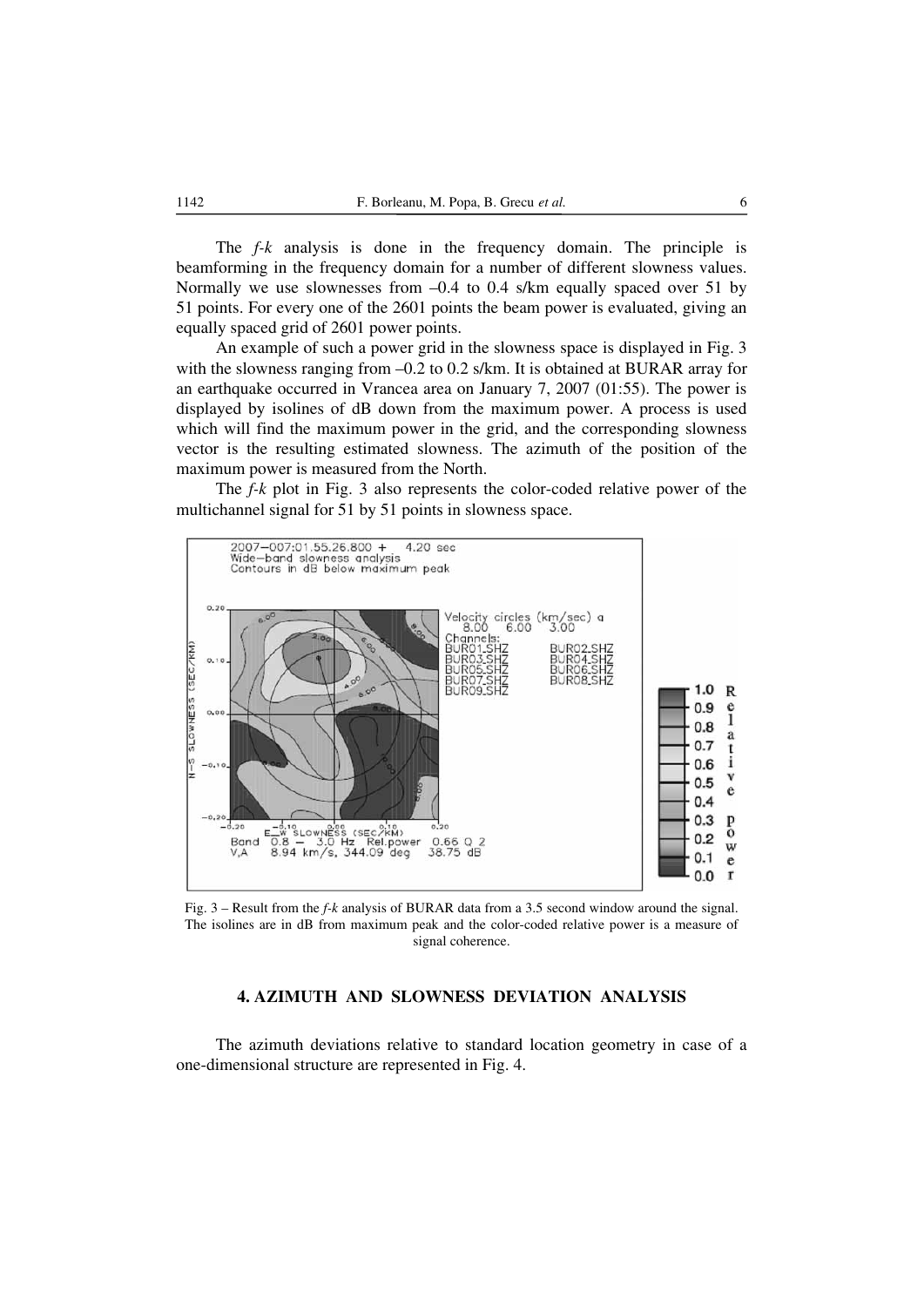



A careful analysis of Fig. 4 shows three segments with relatively distinct behavior. A segment for rays coming in the azimuthh range between 100° and 140° to BURAR (from eastern Turkey, Iran, Caspian Sea), another segment for rays between 160° and 220° (western Turkey, Balkan region, Hellenic Arc) and a last segment for rays coming with azimuth above 220° (Adriatic Sea, Italy, western Mediterranean region). Since systematic differences are noticed among these segments, we consider it is better to estimate the corrections separately on each segment. Thus, the average corrections are as follows:

$$
\Delta \phi = -5.18^{\circ} \pm 8.84^{\circ} \quad \text{for } 100^{\circ} - 140^{\circ} \text{ (Middle East Asia)},
$$
\n
$$
\Delta \phi = +7.58^{\circ} \pm 12.43^{\circ} \quad \text{for } 160^{\circ} - 210^{\circ} \text{ (Balkan Region)},
$$
\n
$$
\Delta \phi = +0.06^{\circ} \pm 5.86^{\circ} \quad \text{for } 210^{\circ} - 270^{\circ} \text{ (Western Mediterranean Area)}.
$$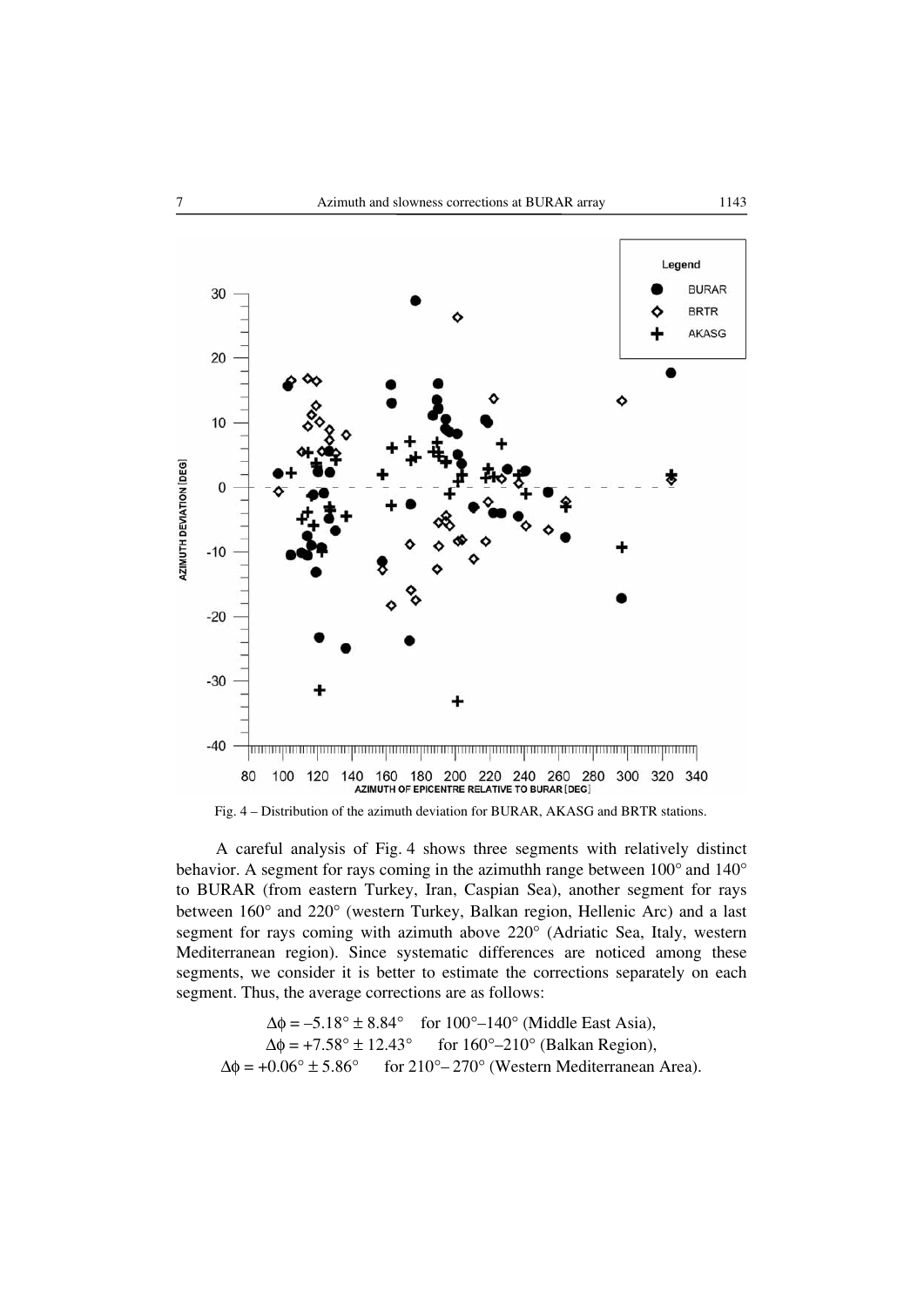Note a tendency of reducing the scattering in the last segment for all the considered arrays.

As can be seen in Fig. 4, the azimuthal distribution at BURAR is close to that at AKASG, which seems to be a reasonable result having in mind the geographical proximity of the two stations and the probable similarity of the geological structure crossed by the rays propagating to them. By contrary, the azimuthal variation seems to be in anti-phase with that of BRTR station. This discrepancy can be tentatively explained by a significant lateral variation in the lithosphere located between Carpathian orogen and Black Sea region: oceanic-type lithosphere toward south (Black Sea) and continental-type lithosphere toward north (East European Platform). An increase of the velocity, specific for the continental shield, could in principle explain the lateral negative change (deviation to west from the



stations.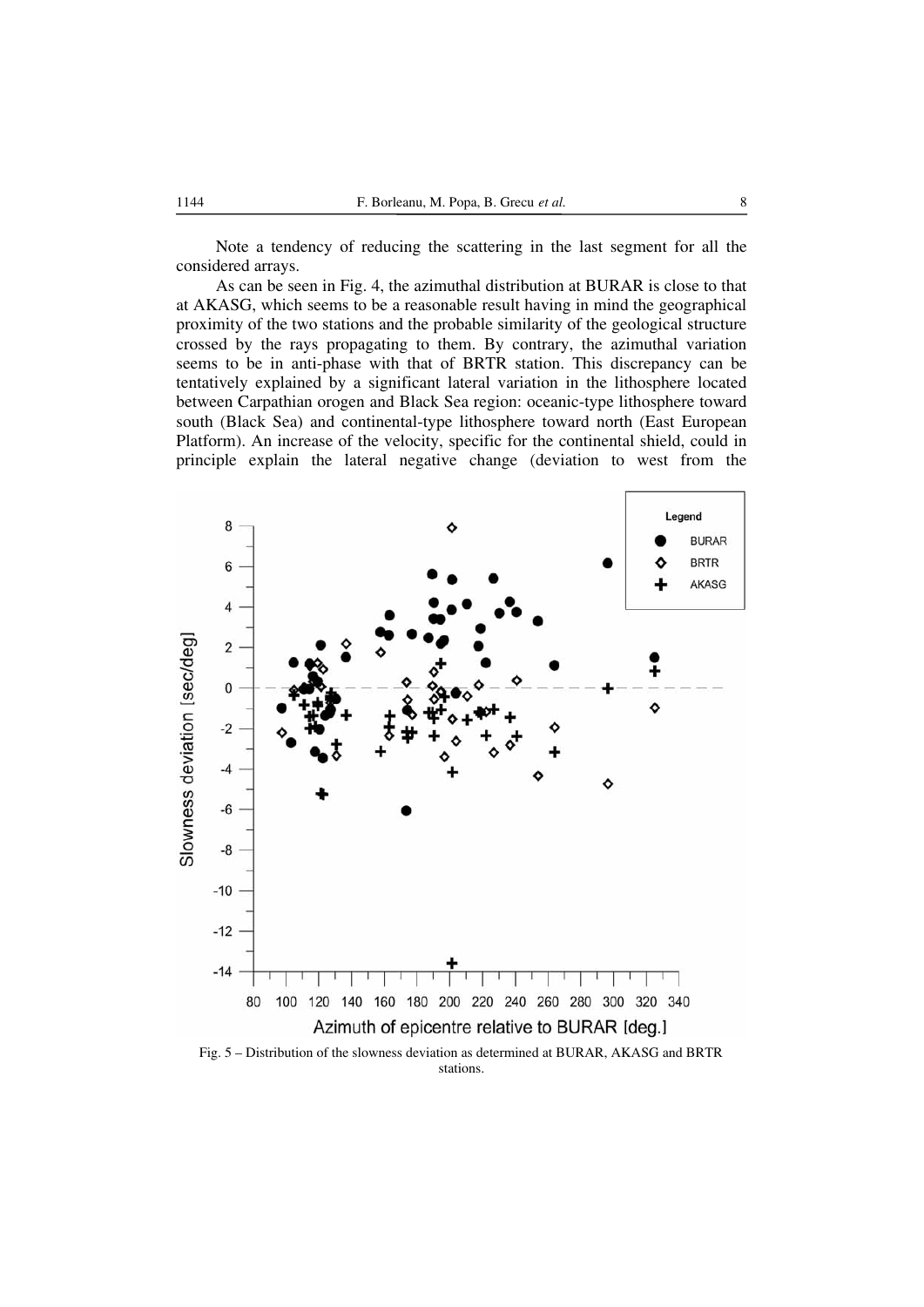undisturbed ray) in the azimuth of the coming rays, which characterizes the azimuths obtained at BURAR for rays coming from SE (100°–140°).

The situation is different for the rays coming from south  $(160^{\circ} - 220^{\circ})$ : deviations are mainly positive at BURAR and AKASG, while negative at BRTR. This could be due to the lateral structural variation related to the subducting lithosphere beneath Vrancea region. For the rays generated by the earthquakes in the Mediterranean area, no visible deviation is noticed at any of the three stations.

The slowness deviations relative to the standard one-dimensional structural model are represented in Fig. 5. Again, systematic deviations are visible for different azimuth segments:

 $\Delta s = -0.61$  s/deg.  $\pm 1.61$  s/deg. for  $100^\circ - 140^\circ$  (Middle East Asia),  $\Delta s = 2.43$  s/deg.  $\pm 2.61$  s/deg. for  $160^{\circ} - 210^{\circ}$  (Balkan Region),  $\Delta s = 3.24$  s/deg.  $\pm 1.57$  s/deg. for  $210^{\circ} - 270^{\circ}$  (Western Mediterranean Area).

The analysis of the slowness anomalies shows systematic differences between the rays coming from southeastern domain and those coming from southsouthwest relative to BURAR. The anomalies are larger for the rays propagating from Balkan region and western Mediterranean area, indicating a significant decrease of the velocity values in the mantle along these paths.

### **5. CONCLUSIONS**

The BURAR array recently installed in the northern part of Romania provides high-quality data from teleseismic and regional events. The possibility to apply multiple-station techniques offers an essential tool for increasing the capability to monitor the seismic activity in the eastern and southeastern Europe area and in the Middle Asia.

The main goal of the present study is to estimate the corrections for azimuth and slowness which characterize the BURAR site in order to improve the detection and location for the regional events generated around. Since the available dataset consists primarily of earthquakes occurred in the Mediterranean area, we restrained our interest to this area.

To estimate the corrections we applied frequency-wavenumber technique. The corrections represent deviations of the station-epicenter azimuth and slowness, as estimated by *f-k* technique relative to the station-epicenter azimuth and slowness resulted from a standard location using a standard one-dimensional velocity model. The same procedure was applied for other two arrays one from Ukraine (AKASG) and other from Turkey (BRTR) respectively.

Since the rays coming from the hypocenters located toward SE from BURAR site pass through a region with significant lateral variation in the lithosphere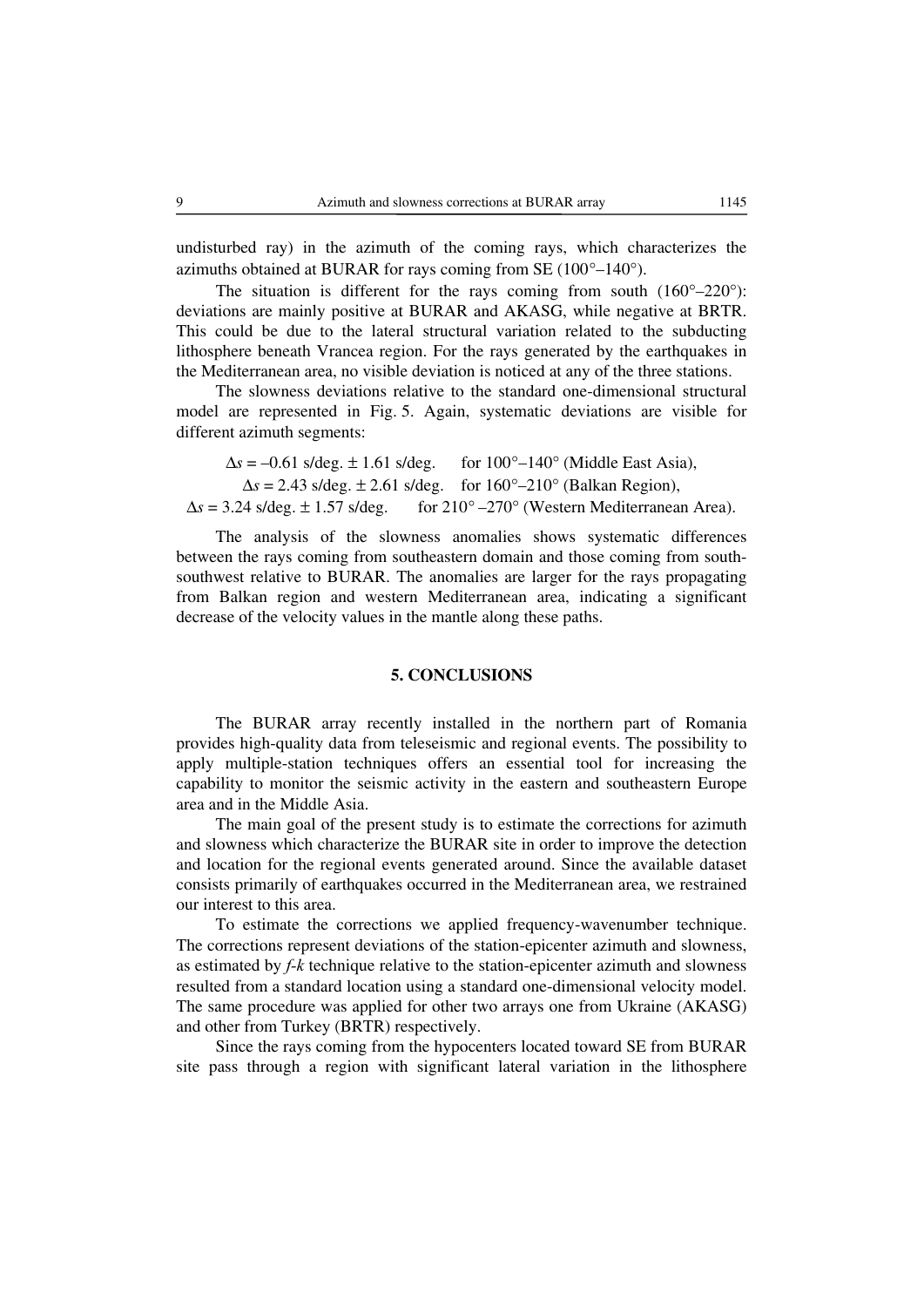structure (the region of contact between the Black Sea oceanic lithosphere with the East European continental shield), negative azimuth deviations are characteristic for BURAR and AKASG arrays, in contrast with BRTR array. Negative azimuth deviation means that the ray as observed at BURAR deviates to the east relative to the ray expected for a standard one- dimensional velocity model.

We can expect also that the positive deviations in azimuth at BURAR observed for the rays coming from south (Greece and Ionian Sea) are caused by the encounter of the deep lithospheric root beneath Vrancea region (against the significant shallower lithosphere to the north-west, in the Panonnian region).

The deviations in slowness are associated with higher average velocity in the structure located SE from BURAR and lower average velocity in the structure located toward S and SW from BURAR.

The relative large values of the deviations show that the lateral inhomogeneities in the structure are very important in the South-Eastern Carpathians area. The low accuracy of our results is caused mainly by the instabilities in the *f-k* diagrams due to relative high level of noise in many cases. As soon as new data from larger earthquakes will be available, we expect a better constrain of the azimuth and slowness corrections.

The azimuth and slowness correction factors associated to different seismogenic areas in the Mediterranean area will be incorporated in the location procedure. As a first investigation and interpretation, they correlate well with the regional modeling features that characterize the study area. Therefore, we assume that the obtained corrections measure the main lateral variations in the lithosphere at regional scale, for the southern range from BURAR (back azimuths between 90o and  $270^{\circ}$ ). The new parameterization and calibration will be applied to enhance signal detection and seismic phase identification in case of local and regional earthquakes recorded by BURAR array.

*Acknowledgements.* These results are based on the data recorded by BURAR array installed and maintained in the framework of the bilateral cooperation between the Air Force Technical Applications Center (USA) and the National Institute for Earth Physics (Romania). The work is partly granted by the AFTAC within the research project no. F22BBAH115BB02 "The enhancement of the station Bucovina (BURAR) for signal detection and seismic phase identification at regional and teleseismic monitoring".

#### **REFERENCES**

- 1. V. Babuska, J. Plomerova, M. Granet, *The deep lithosphere in the Alps: A model inferred from P residuals,* Tectonophysics, **176**, 137–165 (1990).
- 2. D. Badescu, *Tectono-thermal regimes and lithosphere behaviour in the External Dacides in the Upper Triassic and Jurassic Tethyan opening (Romanian Carpathians)*, Tectonophysics, 282, 167–188 (1997).
- 3. H. Bijwaard, W. Spakman, R. Engdahl, *Closing the gap between regional and global travel time tomography*, J. Geophys. Res., **103**, *30*, 055–078 (1998).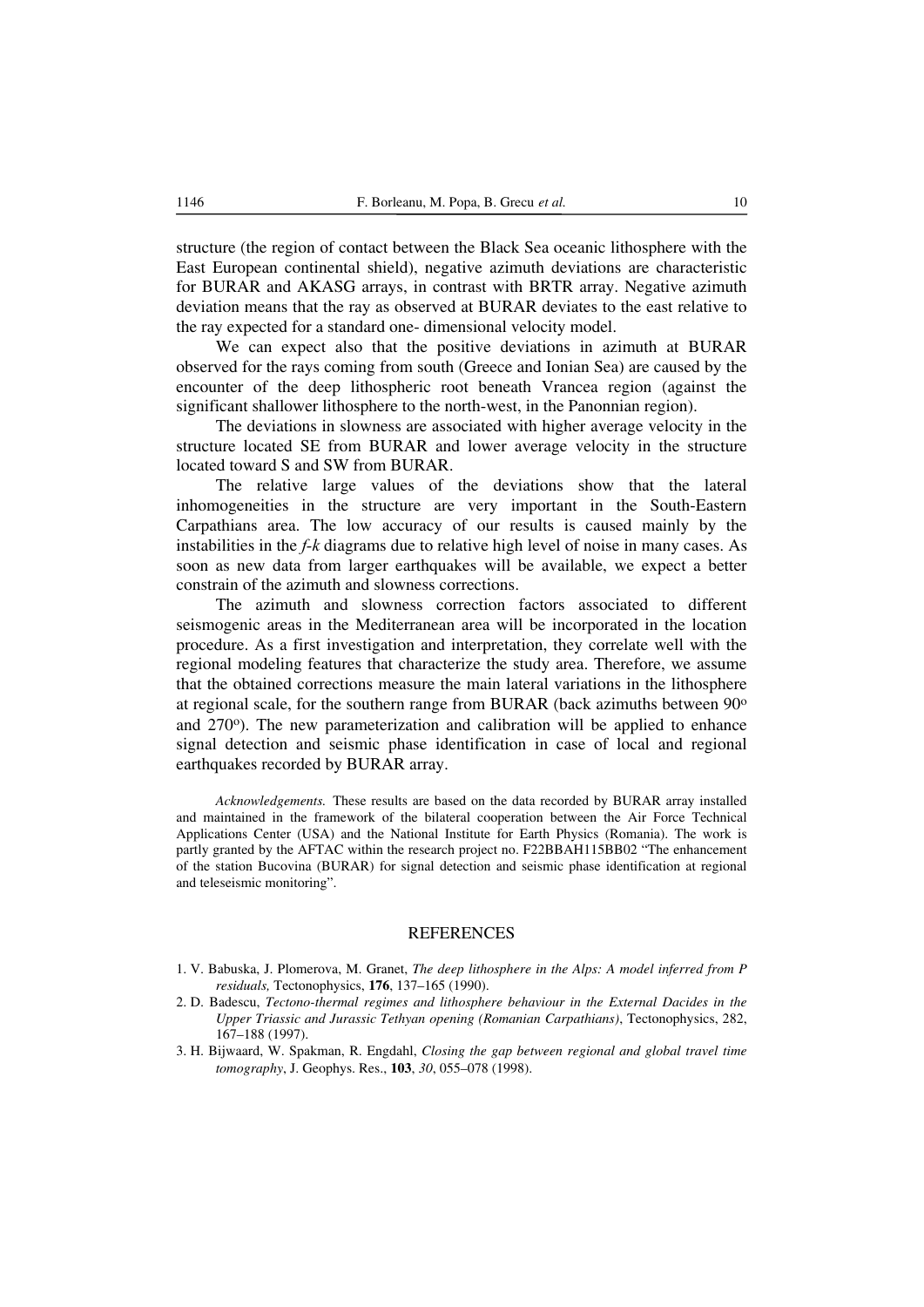- 4. M. J. Blanco, W. Spakman, *The P-wave velocity structure of the mantle below the Iberian Peninsula: Evidence for subducted lithosphere below southern Spain*, Tectonophysics, **221**, 13–34 (1993).
- 5. H. Bungum, E. S. Husebye, *Analysis of operational capabilities for detection and location of seismic events at norsar*, Bull. Seism. Soc. Am., **64**, 637–656 (1974).
- 6. B. C. Burchfiel, L. Royden, *Carpathian foreland fold and thrust belt and its relation to Pannonian and other basin*, Am. Assoc. Petrol. Geol. Bull., **66**, 1179–1195 (1982).
- 7. G. Calcagnile, G. F. Panza, *Crustal and upper mantle structure of the Mediterranean area derived from surface-wave data*, Phys. Earth Planet. Inter., **60**, 163–168 (1990).
- 8. A. Calvert, E. Sandvol, D. Seber, M. Barazangi, S. Roecker, T. Mourabit, F. Vidal, G. Alguacil, N. Jabour, *Geodynamic evolution of the lithosphere and upper mantle beneath the Alboran region of the western Mediterranean: Constraints from travel time tomography*, J. Geophys. Res., **105**, *10*, 871–898 (2000).
- 9. Y. Cansi, *An automated seismic event processing for detection and location: the P.M.C.C. method*, Geophys. Res. Lett., **22**, 1021–1024 (1995).
- 10. J. CAPON, *High- Resolution Frequency- Wavenumber Spectrum Analysis*, Proceedings of the IEEE., **57**, *8*, 1969
- 11. L. Csontos, A. Nagymarosy, *The Mid-Hungarian line: A zone of repeated tectonic inversions*, Tectonophys., **297**, 51–71 (1998).
- 12. K. Fuchs, K.-P.Bonjer, G.Bock, I. Cornea, C. Radu, D. Enescu, D. Jianu, A. Nourescu, G. Merkler, T. Moldoveanu, G. Tudorache, *The Romanian earthquake of March 4, 1977 II. Aftershocks and migration of seismic activity*, Tectonophys., **53**, 225–247 (1979).
- 13. J. Dercourt, L. E. Ricou, B. Vrielynck (Editors), *Atlas Tethys palaeoenvironment maps*, 14 maps, 1 pl. Gauthier-Villars, Paris, 1993.
- 14. R. Douglas, *Investigation of teleseismic Lg blockage and scattering using regional arrays BAUMGARDT*, Bulletin of the Seismological Society of America, **80**, 2261–2281 (1990).
- 15. G. Fan, T. C. Wallace, D. Zhao, *Tomographic imaging of deep velocity structure beneath the eastern and southern Carpathians, Romania: Implications for continental collision*, J. Geophys. Res., **103**, 2705–2723 (1998).
- 16. J. Havskov, L. Ottemöller, *SEISAN earthquake analysis and SEISNET network automation software, 1989.*
- 17. J. Havskov, L. Ottemöller, *SEISAN*, *The earthquake analysis software*, Institute of Solid Earth Physics University of Bergen, Bergen, 256, 2001.
- 18. H.-P. HARJES., *Design and sitting of a new regional seismic array in Central Europ.*, Bull. Seism. Soc. Am., **80**, 1801–1817 (1990).
- 19. R. W. Jones, M. D. Simmons, *A review of the stratigraphy of Eastern Paratethys (Oligocene-Holocene), with particular emphasis on the Black Sea, 1997*, in A. G. Robinson, ed., Regional and Petroleum Geology of the Black Sea and Surrounding Region, Am. Assoc. Petrol. Geol. Memoir., **68**, 39–52 (1997).
- 20. G. R. Keller, R. D. Hatcher Jr., *Comparison of the lithospheric structure of the Appalachian-Ouachita orogen and Paleozoic orogenic belts in Europe*, Tectonophysics, **314**, 43–68 (1999).
- 21. B.L.N. Kenneth, E.R. Engdahl, R. Buland, *Constraints on seismic veloceties in the Earth from travel times*, Geophys J. Int., **122**, 108–124 (1995).
- 22. T. Kværna, D. J. Doornboos, *An integrated approach to slowness analysis with arrays and threecomponent stations*, Rep. NORSAR 2-85/86, Norw. Seismic Array, Kjeller, Norway, 1986.
- 23. T. Kværna, F. RINGDAL, *Stability of various f-k estimation techniques*, in: Norsar semiannual technical summary, 1 april 1986–30 september 1986, Scientific Report 1-86/87, Norsar, Kjeller, Norway, 29–40, 1986.
- 24. C. N. Ligdas, I. G. Main, *On the resolving power of tomographic images in the Aegean area*, Geophys. J. Int., **107**, 197–203 (1991).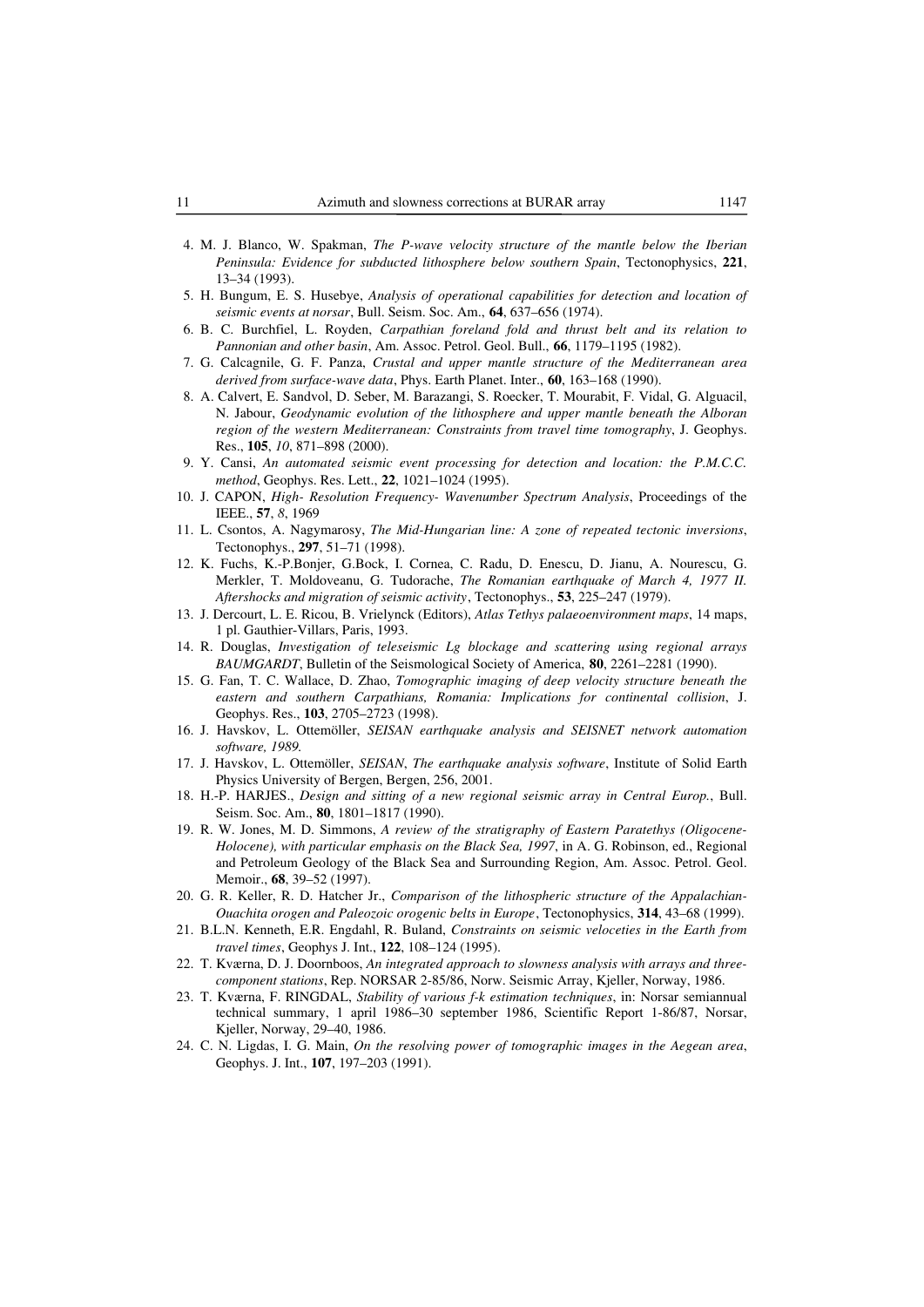- 25. H.-G. Linzer, *Kinematics of retreating subduction along the Carpathian arc, Romania*, Geology, **24**, 167–170 (1996).
- 26. H.-G. Linzer, W. Frisch, P. Zweigel, R. Girbacea, H.-P. Hann, F. Moser, *Kinematic evolution of the Romanian Carpathians*, Tectonophys., **297**, 133–156 (1998).
- 27. F. P. Lucente, C. Chiarabba, G. B. Cimini, D. Giardini, *Tomographic constraints on the geodynamic evolution of the Italian region*, J. Geophys. Res., **104**, *20*, 307–327 (1999).
- 28. M. Martin, F. Wenzel, The CALIXTO working group, *High-resolution teleseismic body wave tomography beneath SE-Romania – II. Imaging of a slab detachment scenario*, Geophys. J. Nt., **164**, 579–595 (2006).
- 29. R. D. Mason, I. Seghedi, A. Szakacs, H. Downes, *Magmatic constraints on geodynamic models of subduction in the East Carpathians, Romania*, Tectonophys., **297**, 157–176 (1998).
- 30. L. Matenco, G. Bertotti, *Tertiary tectonic evolution of the external East Carpathians (Romania)*, Tectonophys., **316**, 255–286 (2000).
- 31. N. Mandrescu, M. Radulian, *Macroseismic field of the Romanian intermediate-depth earthquakes*, in "Vrancea Earthquakes: Tectonics, Hazard and Risk Mitigation" (eds. F. Wenzel, D. Lungu, O. Novak), Kluwer Academic Publishers, 163–174, 1999.
- 32. H. Marquering, R. Snieder, *Shear-wave velocity structure beneath Europe, the northeastern Atlantic and western Asia from waveform inversions including surface-wave mode coupling*, Geophys. J. Int., **127**, 283–304 (1996).
- 33. S. Mykkeltveit, J. Fyen, F. Ringdal, T. Kvaerna, *Spatial characteristics of the NORESS noise field and implications for array detection processing*, Phys. Earth Planet. Int., **63**, 277–283, 1990.
- 34. M.-C. Oncescu, K.-P. Bonjer, *A note on the depth recurrence and strain release of large Vrancea earthquakes*, Tectonophys., **272**, 291–302 (1997).
- 35. E. Ødegaard, D. J. Doornbos, T. Kværna, *Surface topografic effects at arrays and threecomponent stations*, **80**, 2214–2226 (1990).
- 36. G. F. Panza, S. Mueller, *The plate boundary between Eurasia and Africa in the Alpine Area*, Mem. Sci. Geol., **33**, 43–50 (1979).
- 37. G. F. Panza, S. Mueller, G. Calcagnile, *The gross features of the lithosphere– asthenosphere system in Europe from seismic surface waves and body waves*, Pure Appl. Geophys., **118**, 1209–1213 (1980).
- 38. C. B. Papazachos, P. M. Hatzidimitriou, D. G. Panagiotopoulos, G. N. Tsokas, *Tomography of the crust and upper mantle in southeast Europe*, J. Geophys. Res., **100**, *12*, 405–442 (1995).
- 39. C. Papazachos, G. Nolet, *P and S deep velocity structure of the Hellenic area obtained by robust nonlinear inversion of travel times*, J. Geophys. Res., **102**, 8349–8367 (1997).
- 40. D. P. Radulescu, M. Sandulescu, *The plate tectonics concept and the geological structure of the Carpathians*, Tectonophys., **16**, 155–161 (1973).
- 41. M. Radulian, M. Popa, *Scaling of source parameters for Vrancea (Romania) intermediate depth earthquakes*, Tectonophysics, **261**, 67–81 (1996).
- 42. F. Ringdal, E. S. Husebye, A. Dahle, *P-wave envelope representation in event detection using array data*, in *Exploitation of Seismograph Networks*, K. G. Beauchamp (Editor), Nordhoff-Leiden, The Netherlands, 353–372, 1975.
- 43. C. Roman, Seismicity in Romania e*vidence for a sinking lithosphere*, Nature, **228**, 1176–1178 (1970).
- 44. B. A. Romanowicz, *A study of large-scale lateral variations of P-velocity in the upper mantle beneath western Europe*, Geophys. J. R. Astron. Soc., **63**, 217–232 (1980).
- 45. F. Roure, E. Roca, W. Sassi, *The Neogene evolution of the outer Carpathian flysch units (Poland, Ukraine, and Romania): Kinematics of a foreland/fold-and-thrust belt system*, Sed. Geol., **86**, 177–201 (1993).
- 46. J. Schweitzer, J. Fyen, S. Mykkeltveit, T Kværna, *IASPEI New manual of seismological Observatory practice*, tom 1, Chapter 9, Potsdam, 2002.